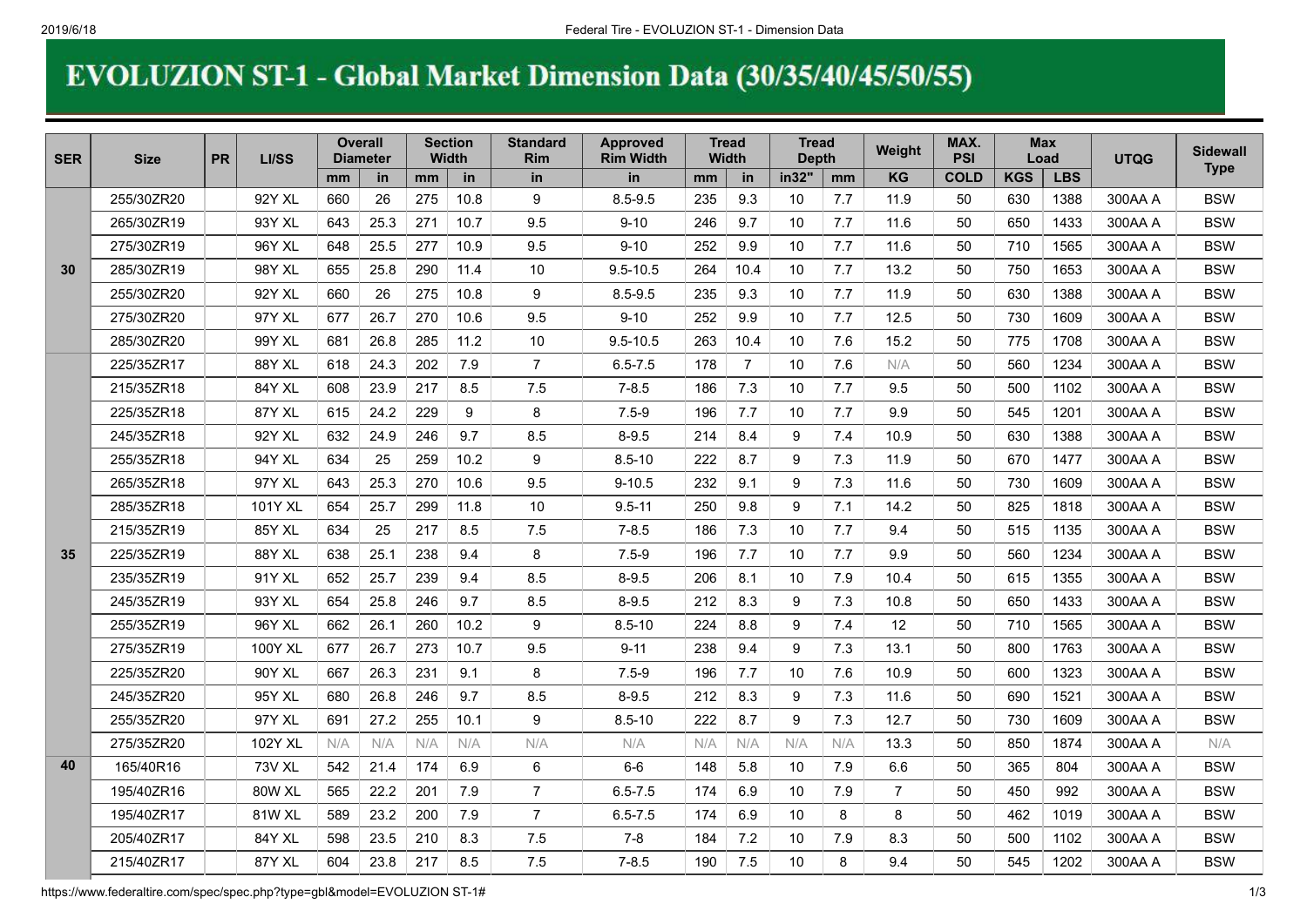## 2019/6/18 Federal Tire - EVOLUZION ST-1 - Dimension Data

| <b>SER</b> | <b>Size</b> | <b>PR</b> | LI/SS   | <b>Overall</b><br><b>Diameter</b> |      | <b>Section</b><br><b>Width</b> |      | <b>Standard</b><br>Rim | <b>Approved</b><br><b>Rim Width</b> | <b>Tread</b><br><b>Width</b> |                | <b>Tread</b><br><b>Depth</b> |     | Weight | MAX.<br><b>PSI</b> | <b>Max</b><br>Load |            | <b>UTQG</b> | <b>Sidewall</b><br><b>Type</b> |
|------------|-------------|-----------|---------|-----------------------------------|------|--------------------------------|------|------------------------|-------------------------------------|------------------------------|----------------|------------------------------|-----|--------|--------------------|--------------------|------------|-------------|--------------------------------|
|            |             |           |         | mm                                | in   | mm                             | in   | in                     | in                                  | mm                           | in             | in32"                        | mm  | KG     | <b>COLD</b>        | <b>KGS</b>         | <b>LBS</b> |             |                                |
|            | 245/40ZR17  |           | 95Y XL  | 630                               | 24.8 | 246                            | 9.7  | 8.5                    | $8 - 9.5$                           | 216                          | 8.5            | 10                           | 8   | 11     | 50                 | 690                | 1521       | 300AA A     | <b>BSW</b>                     |
|            | 255/40ZR17  |           | 98Y XL  | 638                               | 25.1 | 257                            | 10.1 | 9                      | $8.5 - 10$                          | 226                          | 8.9            | 10                           | 7.9 | 11     | 50                 | 750                | 1653       | 300AA A     | <b>BSW</b>                     |
|            | 275/40ZR17  |           | 98Y     | 655                               | 25.8 | 277                            | 10.9 | 9.5                    | $9 - 11$                            | 242                          | 9.5            | 10                           | 7.9 | 11.7   | 44                 | 750                | 1653       | 300AA A     | <b>BSW</b>                     |
|            | 205/40ZR18  |           | 86Y XL  | 622                               | 24.5 | 212                            | 8.3  | 7.5                    | $7 - 8$                             | 184                          | 7.2            | 10                           | 8   | 9.1    | 50                 | 530                | 1168       | 300AA A     | <b>BSW</b>                     |
|            | 215/40ZR18  |           | 89Y XL  | 631                               | 24.8 | 218                            | 8.6  | 7.5                    | $7 - 8.5$                           | 190                          | 7.5            | 10                           | 7.9 | 9.9    | 50                 | 580                | 1278       | 300AA A     | <b>BSW</b>                     |
|            | 225/40ZR18  |           | 92Y XL  | 641                               | 25.2 | 224                            | 8.8  | 8                      | $7.5 - 9$                           | 202                          | 8              | 10                           | 7.9 | 10.3   | 50                 | 630                | 1388       | 300AA A     | <b>BSW</b>                     |
|            | 235/40ZR18  |           | 95Y XL  | 645                               | 25.4 | 239                            | 9.4  | 8.5                    | $8 - 9.5$                           | 210                          | 8.3            | 10                           | 7.9 | 10.4   | 50                 | 690                | 1521       | 300AA A     | <b>BSW</b>                     |
|            | 245/40ZR18  |           | 97Y XL  | 648                               | 25.5 | 247                            | 9.7  | 8.5                    | $8 - 9.5$                           | 216                          | 8.5            | 10                           | 7.9 | 11.8   | 50                 | 730                | 1609       | 300AA A     | <b>BSW</b>                     |
|            | 265/40ZR18  |           | 101Y XL | 667                               | 26.3 | 279                            | 11   | 9.5                    | $9 - 10.5$                          | 236                          | 9.3            | 10                           | 8   | 13.4   | 50                 | 825                | 1818       | 300AA A     | <b>BSW</b>                     |
|            | 275/40ZR18  |           | 103Y XL | 674                               | 26.5 | 286                            | 11.3 | 9.5                    | $9 - 11$                            | 242                          | 9.5            | 10                           | 8   | 13.8   | 50                 | 875                | 1929       | 300AA A     | <b>BSW</b>                     |
|            | 225/40ZR19  |           | 93Y XL  | 665                               | 26.2 | 228                            | 9    | 8                      | $7.5 - 9$                           | 202                          | 8              | 10                           | 7.9 | 10.8   | 50                 | 650                | 1433       | 300AA A     | <b>BSW</b>                     |
|            | 235/40ZR19  |           | 96Y XL  | 674                               | 26.5 | 239                            | 9.4  | 8.5                    | $8 - 9.5$                           | 210                          | 8.3            | 10                           | 7.9 | 11.4   | 50                 | 710                | 1565       | 300AA A     | <b>BSW</b>                     |
|            | 245/40ZR19  |           | 98Y     | 704                               | 27.7 | 252                            | 9.9  | 8                      | $7.5 - 9$                           | 211                          | 8.3            | 10                           | 7.7 | 11.9   | 44                 | 750                | 1653       | 300AA A     | <b>BSW</b>                     |
|            | 245/40ZR19  |           | 98Y XL  | 678                               | 26.7 | 244                            | 9.6  | 8.5                    | $8 - 9.5$                           | 216                          | 8.5            | 10                           | 7.9 | 11.2   | 50                 | 750                | 1653       | 300AA A     | <b>BSW</b>                     |
|            | 255/40ZR19  |           | 100Y XL | 687                               | 27   | 257                            | 10.1 | 9                      | $8.5 - 10$                          | 226                          | 8.9            | 10                           | 7.9 | 13.1   | 50                 | 800                | 1764       | 300AA A     | <b>BSW</b>                     |
|            | 275/40ZR19  |           | 105Y XL | 706                               | 27.8 | 274                            | 10.8 | 9.5                    | $9 - 11$                            | 242                          | 9.5            | 10                           | 7.9 | 13.6   | 50                 | 925                | 2039       | 300AA A     | <b>BSW</b>                     |
|            | 245/40ZR20  |           | 99Y XL  | 704                               | 27.7 | 247                            | 9.7  | 8.5                    | $8 - 9.5$                           | 216                          | 8.5            | 10                           | 8   | 12.9   | 50                 | 775                | 1708       | 300AA A     | <b>BSW</b>                     |
|            | 255/40ZR20  |           | 101Y XL | 711                               | 28   | 258                            | 10.2 | 9                      | $8 - 9.5$                           | 226                          | 8.9            | 10                           | 7.9 | 13.8   | 50                 | 825                | 1818       | 300AA A     | <b>BSW</b>                     |
|            | 275/40ZR20  |           | 106Y XL | 725                               | 28.5 | 286                            | 11.3 | 9.5                    | $9 - 11$                            | 242                          | 9.5            | 10                           | 8   | 14.9   | 50                 | 950                | 2094       | 300AA A     | <b>BSW</b>                     |
| 45         | 195/45R16   |           | 84V XL  | 584                               | 23   | 190                            | 7.5  | 6.5                    | $6 - 7.5$                           | 170                          | 6.7            | 10                           | 7.6 | 7.6    | 50                 | 500                | 1102       | 300AA A     | <b>BSW</b>                     |
|            | 205/45ZR16  |           | 87W XL  | 592                               | 23.3 | 204                            | 8    | $\overline{7}$         | $6.5 - 7.5$                         | 178                          | $\overline{7}$ | 10                           | 7.6 | 8.6    | 50                 | 545                | 1201       | 300AA A     | <b>BSW</b>                     |
|            | 215/45ZR16  |           | 86W     | 600                               | 23.6 | 212                            | 8.3  | $\overline{7}$         | $7 - 8$                             | 184                          | 7.2            | 10                           | 7.7 | 9      | 44                 | 530                | 1168       | 300AA A     | <b>BSW</b>                     |
|            | 205/45ZR17  |           | 88Y XL  | 618                               | 24.3 | 202                            | 7.9  | $\overline{7}$         | $6.5 - 7.5$                         | 178                          | $\overline{7}$ | 10                           | 7.6 | 8.3    | 50                 | 560                | 1234       | 300AA A     | <b>BSW</b>                     |
|            | 215/45ZR17  |           | 91Y XL  | 624                               | 24.6 | 211                            | 8.3  | $\overline{7}$         | $7 - 8$                             | 184                          | 7.2            | 10                           | 7.6 | 9.4    | 50                 | 615                | 1355       | 300AA A     | <b>BSW</b>                     |
|            | 225/45R17   |           | 94Y XL  | 635                               | 25   | 224                            | 8.8  | 7.5                    | $7 - 8.5$                           | 195                          | 7.7            | 10                           | 7.7 | 9.6    | 50                 | 670                | 1477       | 300AA A     | <b>BSW</b>                     |
|            | 225/45ZR17  |           | 94Y XL  | 633                               | 24.9 | 223                            | 8.8  | 7.5                    | $7-8$                               | 195                          | 7.7            | 10                           | 7.7 | 9.9    | 50                 | 670                | 1477       | 300AA A     | <b>BSW</b>                     |
|            | 235/45ZR17  |           | 97Y XL  | 646                               | 25.4 | 230                            | 9.1  | 8                      | $7.5 - 9$                           | 204                          | 8              | 10                           | 7.6 | 10.7   | 50                 | 730                | 1609       | 300AA A     | <b>BSW</b>                     |
|            | 245/45ZR17  |           | 99Y XL  | 652                               | 25.7 | 239                            | 9.4  | 8                      | $7.5 - 9$                           | 211                          | 8.3            | 10                           | 7.6 | 11.5   | 50                 | 775                | 1708       | 300AA A     | <b>BSW</b>                     |
|            | 225/45ZR18  |           | 95Y XL  | 658                               | 25.9 | 223                            | 8.8  | 7.5                    | $7 - 8.5$                           | 195                          | 7.7            | 10                           | 7.6 | 10.3   | 50                 | 690                | 1521       | 300AA A     | <b>BSW</b>                     |
|            | 245/45ZR18  |           | 100Y XL | 678                               | 26.7 | 239                            | 9.4  | 8                      | $7.5 - 9$                           | 211                          | 8.3            | 10                           | 7.6 | 12.8   | 50                 | 800                | 1763       | 300AA A     | <b>BSW</b>                     |
|            | 225/45ZR19  |           | 96Y XL  | 683                               | 26.9 | 234                            | 9.2  | 7.5                    | $7 - 8.5$                           | 195                          | 7.7            | 10                           | 7.7 | 10.7   | 50                 | 710                | 1565       | 300AA A     | <b>BSW</b>                     |
|            | 245/45ZR19  |           | 98Y     | 704                               | 27.7 | 252                            | 9.9  | 8                      | $7.5 - 9$                           | 211                          | 8.3            | 10                           | 7.7 | 12.5   | 44                 | 750                | 1653       | 300AA A     | <b>BSW</b>                     |